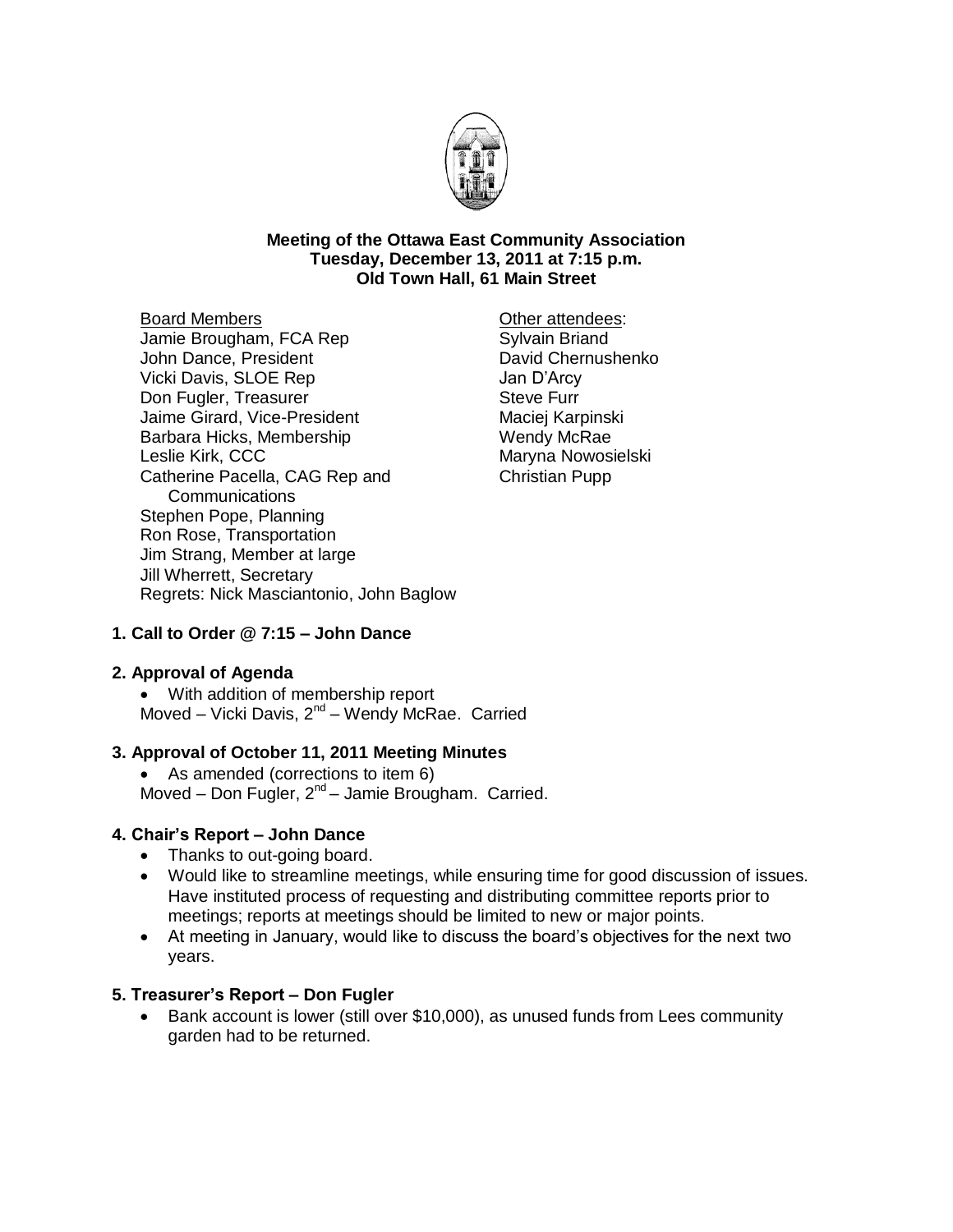## **6. Ottawa Convention Centre digital screens proposal – Steve Furr**

- Steve Furr gave a presentation that addressed the size, scale, and potential impacts of the proposed digital screens, and requested that the association take a position opposed to the screens.
- Discussion addressed Mr. Furr's interest in the proposal [resident and canal user who will be affected], whether OECA is the only association he has approached [he will be approaching Sandy Hill and Centretown], comparison to Lansdowne scoreboard.
- *The following motion was proposed: "Be it resolved that the Ottawa East Community Association objects to any approval of the installation of the proposed digital screens at the Ottawa Convention Centre."* Moved – Vicki Davis, 2<sup>nd</sup> – Jim Strang. Carried

# **7. Councillor's Report – David Chernushenko**

- CDPs: while mayor has spoken about taking CDPs seriously, still seems to be a work in progress in terms of the City following CDPs
- Redmond Place lane closure: Planning Department has approved the request. Two King's Landing residents have objected, so it will go to Planning Committee on January  $24<sup>th</sup>$ . Developer will then have to go to Committee of Adjustment.
- Ottawa U soccer dome: open house at the site in January (16<sup>th</sup>?). Many positives to having sports facility and community access, but want to ensure good cycling through site and not impede pathway along river.
- OCTranspo route #16: OCTranspo has committed to 4 runs (2 each way) across McIlraith bridge to hospitals.

# **8. Committee and Representatives Reports**

- **8.1. Planning Committee – Stephen Pope**
	- In transition from Paul to Stephen.
	- City housing infill study is ongoing. City is working on guidelines hopefully will be coordinated for approval in January.
	- Attended meeting on s. 37 of the Planning Act (allows city to authorize increases in the height and density of development above the levels otherwise permitted by the zoning by-law in return for the provision of community benefits). Noted that benefits may not be significant, given that range is \$100,00-\$300,000.
	- Discussion addressed: Springhurst sidewalk construction, front-yard parking, and 99 Greenfield development (Jim Strang noted that councillors's office has been helpful, while city has not been helpful).

# **8.2. Sustainable Living Ottawa East – Vicki Davis**

- Main Farmers' Market: 2011 vendor numbers, and revenues to vendors from market sales, were comparable to 2010: another successful year
- Lees Avenue Community Gardens: deferred until Spring 2012; may receive funding from Community Garden Network
- Rideau River Nature Trail: \$2000 received from Evergreen Foundation partnered with Fido for Brantwood Park trail design charette. 16 people participated in the November 20 Brantwood trail walkabout. Next public event in February to show our ideas so far and ask for public input. Possible landscape architect to do design has been identified but not contacted.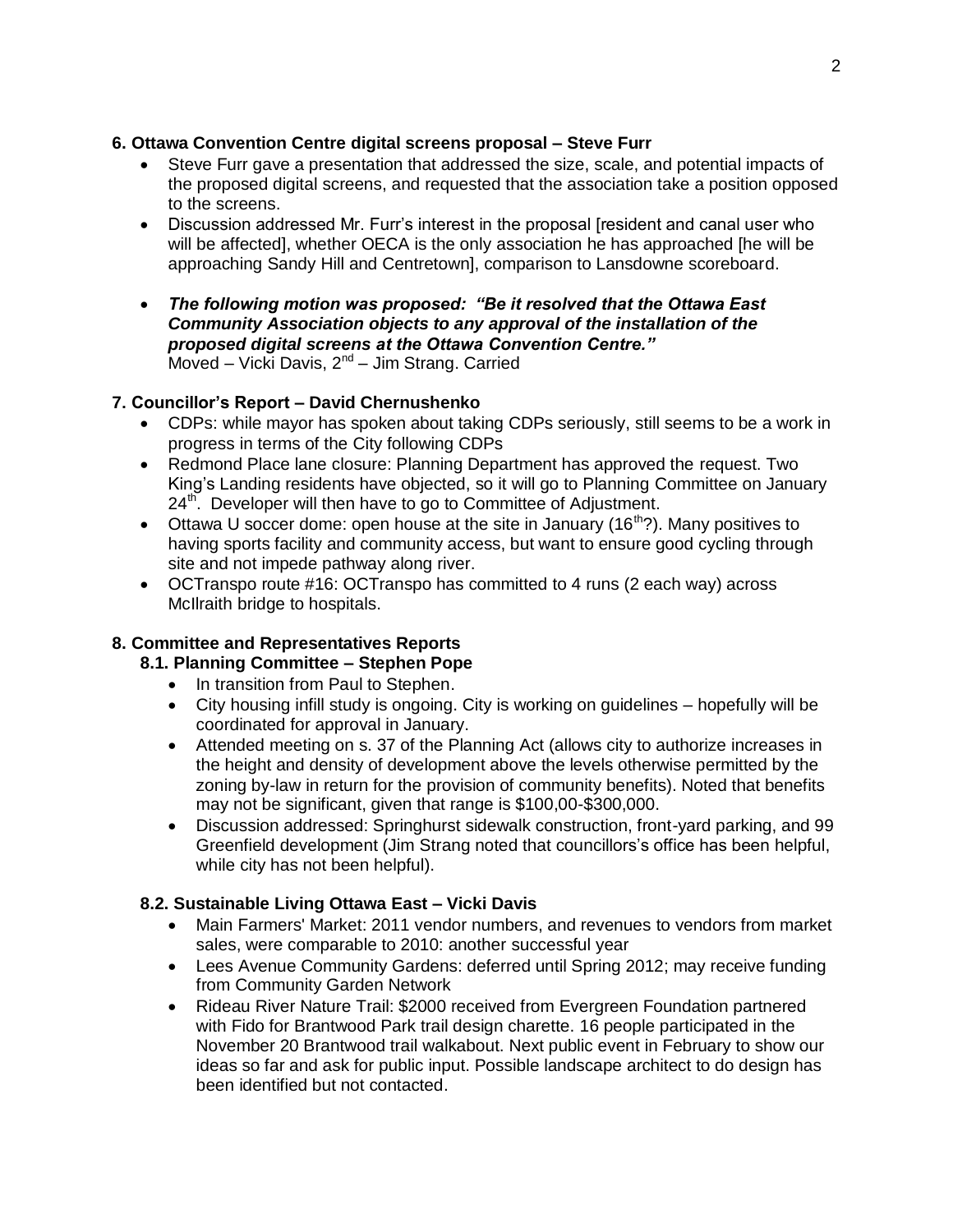- University of Ottawa Sustainable Development Committee: 2 SLOE representatives: Michael Osler and Cynthia Dwyer.
- SLOE website: improvements being made by Scott Mellon using Joomla
- 2 items were noted in discussion: lots of debris issues associated with 170 Lees construction; whether Rideau River trail will be accessible to dogs in Brantwood Park section.

## **8.3. Traffic – Ron Rose**

 OCTranspo: announced yesterday that there will be several special runs of the #5 bus from Chapel St. and Wiggins Private to the hospitals. Ron proposed a motion seeking funds for a campaign to restore the service to the hospitals previously provided by route #16.

#### *Motion: "That the OECA approve a sum of \$300 for a campaign to have the Transpo service previously provided by route 16 through Old Ottawa East to the hospitals and back reinstated. The funds would be used for the preparation of petitions, presentations and awareness raising programs, such as post card drop-ins, Facebook page, etc."* Moved – Ron Rose, 2<sup>nd</sup> – Don Fugler. Carried.

- AVTC: Councillors Chernushenko and Holmes spearheading an effort to have AVTC removed from official Transportation Plan. They met with a number of community asssociations in November to discuss options. Information on traffic flows was requested and is being analyzed. It appears that forecast increase in traffic over key bridges and through key intersections from the south of the city has not materialized.
- Midtown Footbridge: Second open house held last month at Glebe CC. Very positive response from those attending. Attendees appreciated steps taken by the city and consultants to address concerns raised at first open house. Most people impressed with the suggested design. Environmental assessment for proposed pedestrian/cycle bride over the Rideau River at Donald and Somerset was approved by the Transportation Committee with only one dissenting member. Councillors that opposed the Corktown Bridge have strongly supported this one. However, parking with Old Ottawa East for Lansdowne events still a major concern for some residents. Meeting was held at the Glebe CC two weeks ago to discuss monitoring of traffic and parking in the Glebe and Old Ottawa South. We raised the point that previous studies had identified potential parking impacts in OOE and therefore any monitoring programs should also include OOE. We were assured by our councillor that this would be done, and have subsequently written to him to determine how we can input to the monitoring process.
- Hawthorne Ave East traffic: City is proceeding to mount a speed board that will tell motorists how fast they are going. This does not respond to the residents' demands for traffic calming measures and a reduction in the speed limit. The City's budget for traffic calming measures that been substantially increased for 2012, so we are optimistic that the \$15,000 required for speed bumps and bulb-outs will be found.
- Discussion focused on Hawthorne and area (e.g., Lees) traffic issues.

# **8.4. City Centre Coalition – Leslie Kirk**

 Proposed lobbyist by-law: did not include exemption for community associations. City is reviewing proposal, given concerns about it being overly broad.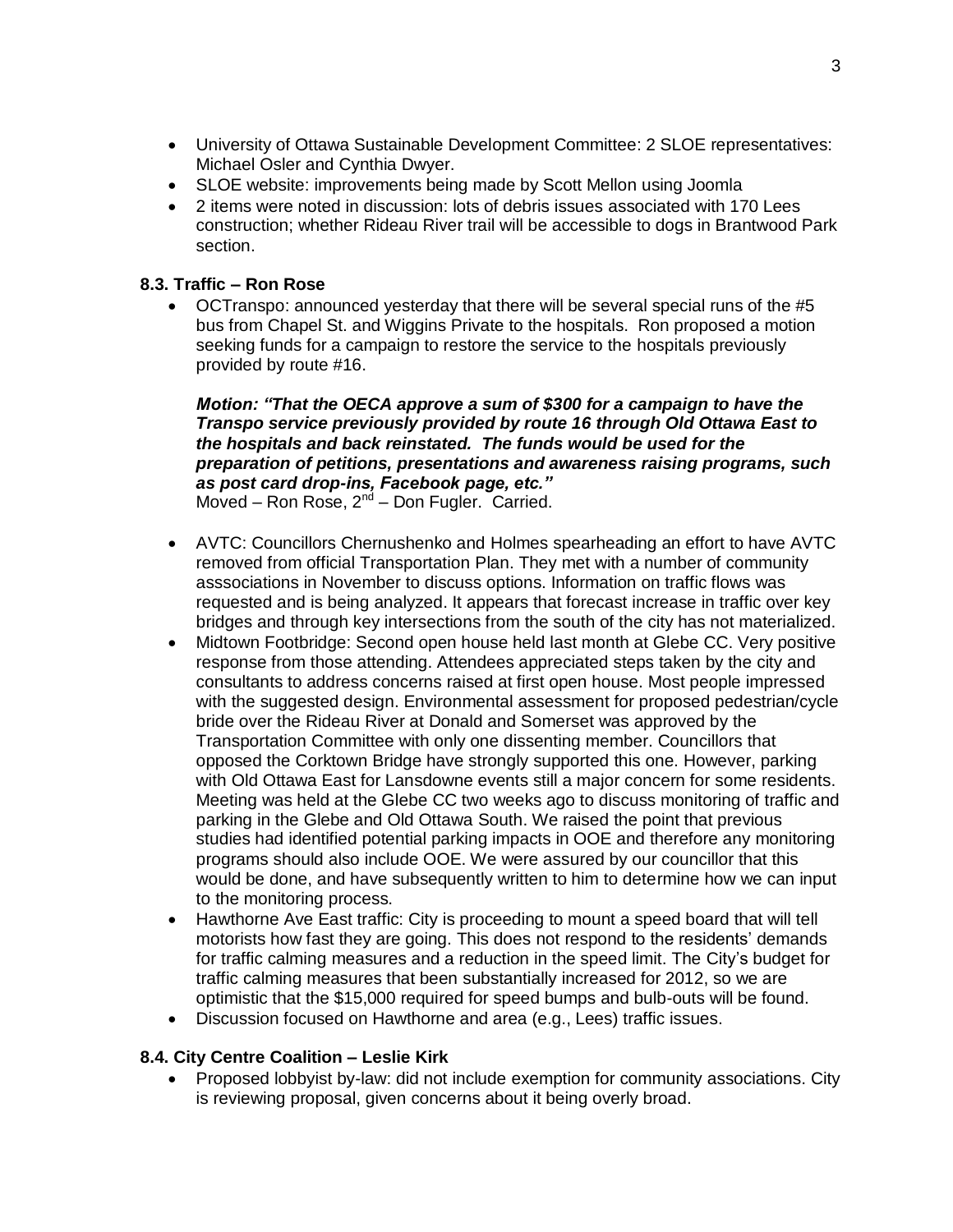- Traffic impact studies: such studies are part of every development proposal. CCC is looking at the accountability of that process.
- Bronson Ave redesign: lessons for future Main St. redesign. Lots of input from community, but ignored by the city.

## **8.5. Federation of Citizens' Associations – Jamie Brougham**

- Lobbyist by-law also discussed at FCA.
- FCA wants to form a registry of "talent" on community issues (e.g. planning) to tap into resources between community associations.
- Some discussion of lobbyist registry Leslie noted that while it may not pose a problem for OECA to registry, paperwork associated with reporting on meetings may make city officials less inclined to meet with us.

## **8.6 Membership - Barbara Hicks and Wendy McRae**

- One file left to come in; 614 households to date.
- Items raised by members included: on-street parking permits, footbridge, traffic issues on Main St., long wait for pedestrian crossing at Beckwith, speeding on Main St., future of Oblates land, OCTranspo route #16.

### *ACTION: Wendy to send list of input to John D; Ron to follow-up with members who expressed concern about route #16.*

## **9. Community Activities Group (CAG) and OECA Website Report – Catherine Pacella**

### **CAG:**

- Winter programming online registration begins on December 6 at 9 p.m.
- Full programming guide is available online or in Mainstreeter
- Winter Party in Brantwood Park scheduled for January 22
- Full details about how you can volunteer available on our website under the "volunteer" section
- Details also available on volunteering with the Valentine's skate in February
- Noted that CAG is supportive of bike-ramps/skateboard park in neighbourhood

### **Website/communications**

- Discussed flyer with OECA information could be article in Mainstreeter, could give flyer to new residents
- Website: have sent draft to some board members. Hopefully new site will be up for the new year. Discussed idea of a more collaborative space: first step is to get site up and running, then will consider how it can evolve.

### *ACTION: Send photos of neighbourhood (especially in winter) to Catherine for website.*

### **10. New Business**

Nil

### **11. Date of Next Meeting – January 10, 2012**